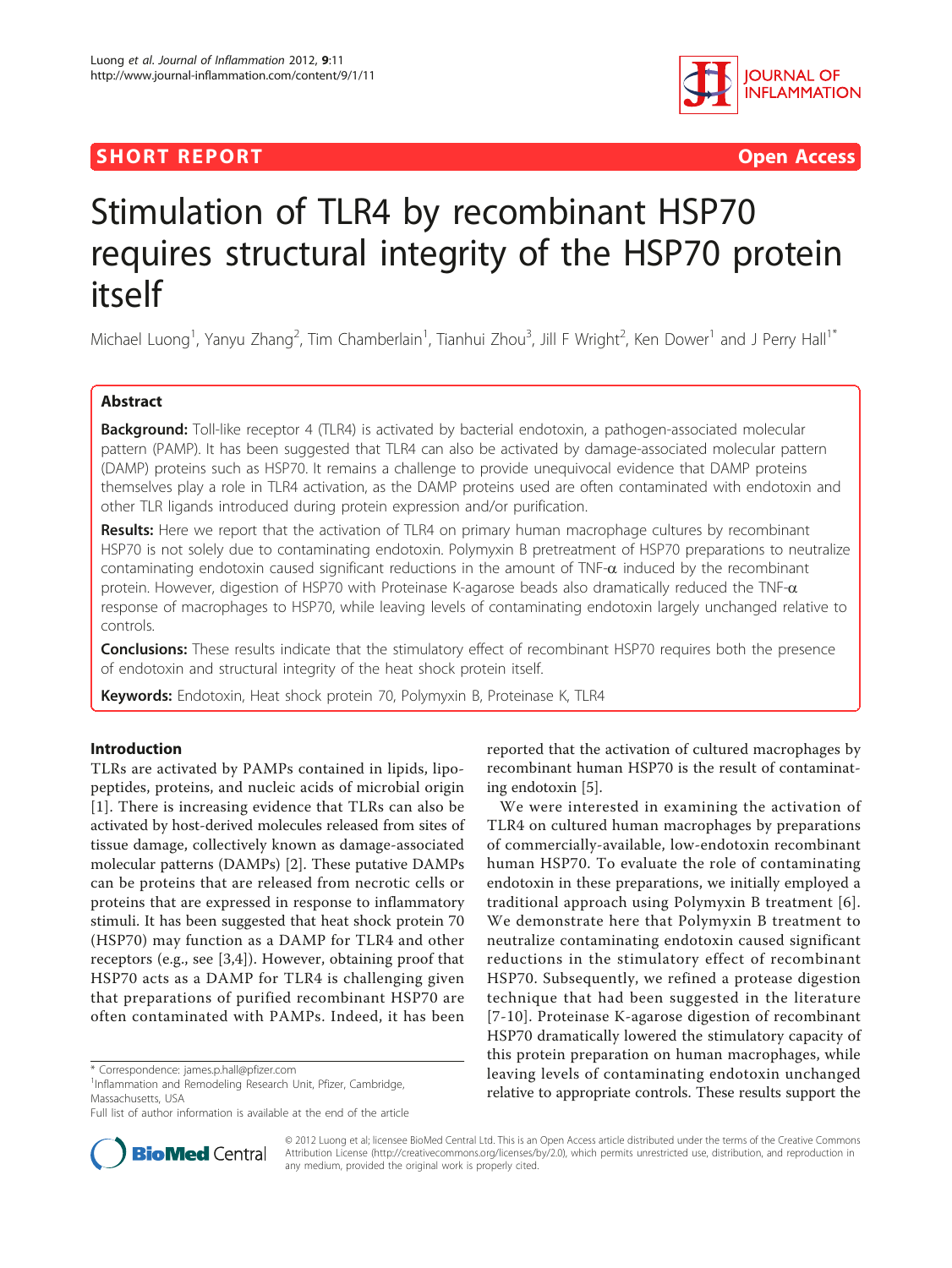idea that the HSP70 protein can function in concert with endotoxin to cause TLR4 activation.

#### Methods

#### Reagents

Recombinant low-endotoxin human HSP70 (cat. # ADI-ESP-555-F; lot # 05040922) and ultrapure LPSs (cat. # ALX-581-007-L002 and ALX-581-013-L002) were from Enzo Life Sciences (Plymouth Meeting, PA). The Limulus amoebocyte lysate assay was from Charles River Laboratories (Wilmington, MA). Polymyxin B solution, and Proteinase K-agarose from Tritirachium album, were from Sigma (St. Louis, MO). Agarose for control digestions was from Thermo Scientific (Rockford, IL).

## Primary human macrophages and cytokine analyses

Monocytes were prepared from human blood buffy coats as described [[11](#page-4-0)]. Macrophages were differentiated essentially as described [\[12](#page-4-0)]. Monocytes were plated on 96-well tissue culture plates at 100,000 cells in 0.2 mL per well of RPMI 1640 supplemented with 5% FBS, 10 units/mL penicillin, 10 μg/mL streptomycin, and 100 ng/mL recombinant human M-CSF (Millipore). Macrophages were differentiated over a 6 day culture period at 37°C and 5%  $CO<sub>2</sub>$ . Cell culture supernatants were analyzed for cytokine content by electrochemiluminescence detection on a Sector6000 plate reader according to the manufacturer's instructions (Meso Scale Discovery, Gaithersburg, MD).

## Protein digestion

Proteinase K-agarose was reconstituted in endotoxin-free water to 10 mg/mL, incubated at 4°C for 2 hr, and washed five times with endotoxin-free water. Control agarose was washed five times with endotoxin free water. Digestion buffer was prepared by supplementing PBS with 2.7 mM KCl, 1.5 mM  $K_2PO_4$ , 137 mM NaCl, and 8.1 mM  $\text{Na}_2\text{PO}_4$ . This buffer was used to wash the Proteinase K-agarose and control agarose an additional four times. Following the final wash, digestion buffer was removed to leave a 50:50 slurry of beads plus residual digestion buffer. 200 μg of HSP70 was incubated with 200 μL digestion buffer, control agarose slurry, or Proteinase K-agarose slurry on a shaking platform for 3 hr at 37°C. Following incubation, the upper, aqueous phases from protein samples treated with control agarose slurry or Proteinase K-agarose slurry were moved to fresh tubes. The concentrations of these samples were not significantly different as measured by OD280. Digestion was visualized by silver staining using the Invitrogen Silver-Quest<sup>™</sup> Silver Staining Kit (cat. # LC6070) according to the manufacturer's instructions.

## Statistical analyses

Statistical analyses were performed using the Prism software from GraphPad (La Jolla, CA). All data were analyzed using either one-way ANOVA with Tukey's post hoc tests, or two way ANOVA and repeated measure ANOVA with the Bonferroni post hoc tests for comparisons between groups. (\* $p < 0.05$ , \*\* $p < 0.005$ , and \*\*\* $p <$ 0.0005).

# Results and discussion

We determined that commercially-available, recombinant, full-length human HSP70 induced pro-TNF-a production in cultures of primary human macrophages, and that these responses were blocked with an antagonistic anti-TLR4 antibody (Figure [1A](#page-2-0)). These results confirmed a role for TLR4 signaling in the induction of TNF- $\alpha$  production by the HSP70 preparation. However, they did not address whether this TLR4-dependent response is caused by the HSP70 protein itself, or any contaminating endotoxin that is present in the HSP70 preparation, or both. The recombinant HSP70 protein we used to stimulate macrophages is produced in E. coli; therefore, we routinely use the Limulus amoebocyte lysate assay to measure the endotoxin content. We found that these HSP70 preparations contained  $\leq 6$  EU/ mg. We considered this level of contamination to be low, because we calculated that under the conditions used in our studies only 0.06 EU/mL of endotoxin would be introduced into our macrophage cultures by the addition of HSP70 to 10 μg/mL. We tested the ability of various forms of ultrapure LPS at 0.06 EU/mL to induce TNF- $\alpha$  production over a 4 hr period in primary human macrophages. We did not observe consistent and robust cytokine production in macrophage cultures under these conditions (data not shown). Nonetheless, to address the potential effect of any contaminating endotoxin, we sought to neutralize endotoxin in the HSP70 preparation with Polymyxin B prior to using it to stimulate macrophages. HSP70 from a single lot was pretreated with Polymyxin B, and then used to stimulate macrophages from five different donors for 4 hr. As shown in Figure [1B](#page-2-0), in three out of the five macrophage isolates pre-treatment of the HSP70 with Polymyxin B caused significant reductions in HSP70 signaling activity, thus confirming a role for endotoxin in the stimulatory effect of this HSP70 preparation. As the reductions in HSP70 stimulatory activity were only observed in macrophage isolates from three out of five donors, we reasoned that this method of inactivating endotoxin with Polymyxin B can yield variable results and that some caution is required in their interpretation.

To determine whether the protein component of the HSP70 preparation played any role in the stimulation of macrophages, we evaluated and refined a technique that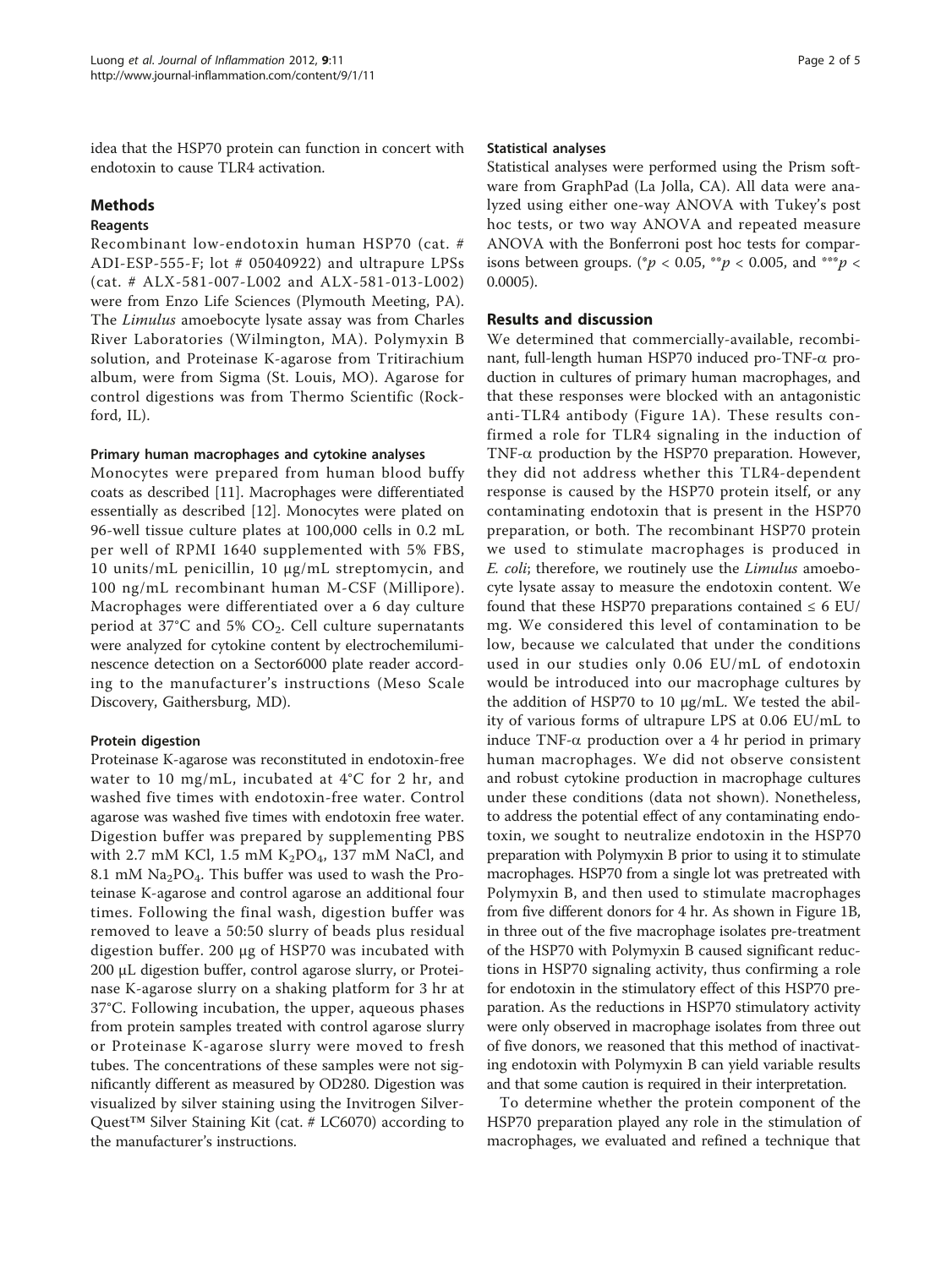<span id="page-2-0"></span>

has been suggested in the literature and involves the use of proteases to disrupt protein integrity while leaving contaminating endotoxin intact [[7-](#page-3-0)[10](#page-4-0)]. We used Proteinase K-agarose beads to digest HSP70 at 37°C for 3 hr, and as controls the HSP70 preparation was treated with

digestion buffer or control agarose beads under identical conditions. The silver stain gel in Figure [2A](#page-3-0) shows that the fully intact 70 kD HSP70 protein was digested by the Proteinase K-agarose treatment, and that under the digestion conditions employed none of the 70 kD protein remained. We employed Proteinase K treatment at 37°C because we had observed a complete reduction in the stimulatory capacity of ultrapure LPS following incubation at 55°C for 1 hr (not shown).

The use of Proteinase K-agarose beads facilitated separation of the recombinant protein component of the digest from the Proteinase K component of the digest, mitigating any potential effects of the Proteinase K enzyme on macrophages treated with the digested material. Indeed, in control experiments, macrophages treated with Proteinase K-agarose beads, or with soluble Proteinase K, prior to stimulation with ultrapure LPS, produced significantly less  $TNF-\alpha$  compared to macrophages treated with control agarose beads, or vehicle, respectively (not shown). We also confirmed that the cell-stimulating activity of ultrapure LPS treated with Proteinase K-agarose beads was not reduced when compared with LPS treated with control agarose beads (Figure [2B\)](#page-3-0).

Following Proteinase K-agarose or control agarose treatments the HSP70 preparations were used to stimulate macrophages. The cell-stimulating capacity of the HSP70 sample treated with Proteinase K-agarose beads was almost completely ablated relative to the HSP70 subjected to control agarose (Figure [2C\)](#page-3-0). We also observed that treatment of HSP70 with the control agarose beads alone caused a substantial reduction in the level of endotoxin contamination of the HSP70 preparation compared to the buffer-alone control sample (Figure [2A\)](#page-3-0). We speculate that the agarose beads may bind nonspecifically to endotoxin. Nevertheless, the endotoxin content of HSP70 treated with Proteinase K-agarose or control agarose beads were not dramatically different, with an even greater amount of endotoxin observed in the HSP70 subjected to Proteinase K-agarose compared to the amount of endotoxin observed in the HSP70 subjected to control agarose (Figure [2A\)](#page-3-0). These results strongly implicate a role for the protein component in the stimulatory effect of these recombinant HSP70 preparations. Moreover, they have allowed us to speculate that protein structural motifs found only in fully intact HSP70 are required for TLR4 activation, be it through direct interaction with the TLR4 receptor complex, or through its ability to facilitate the transfer of bound endotoxin to MD2 on the TLR4 receptor complex, or through a mechanism that involves sensitization of the TLR4 receptor complex to levels of endotoxin that would normally be below levels required to induce robust signaling.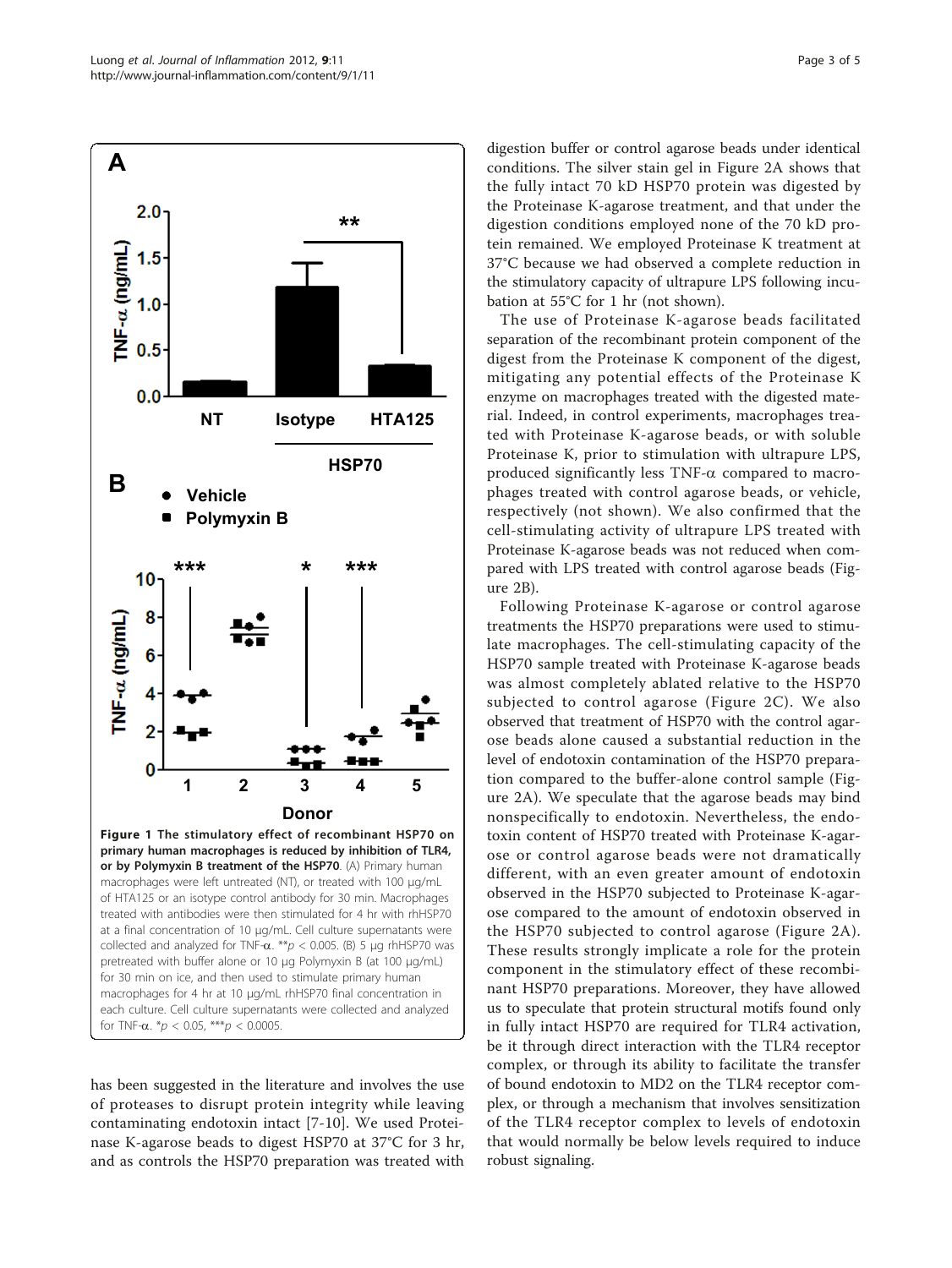<span id="page-3-0"></span>

(A) 200 μg rhHSP70 was incubated with digestion buffer (lane 1), Proteinase K-agarose beads (lane 2), or control agarose beads (lane 3) for 3 hr at 37°C, as described in Methods. Protein integrity and endotoxin content were determined by silver staining and the LAL assay, respectively. (B) 100 pg of ultrapure LPS, which is an approximation of the endotoxin content in 200 μg of rhHSP70 (see Results and Discussion), was incubated with Proteinase K-agarose

beads or control agarose beads, under the conditions described in A. The ultrapure LPS treated with Proteinase K-agarose beads (PK) or control agarose beads (CTRL) were then used to stimulate primary human macrophages for 16 hr at 100 pg/mL LPS final concentration in each culture. Cell culture supernatants were collected and analyzed for TNF- $\alpha$ . (C) The HSP70 preparations in A were used to stimulate primary human macrophages for 4 hr at 10 μg/mL final concentration. Cell culture supernatants were collected and analyzed for TNF- $\alpha$ . Endotoxin levels shown at bottom are the calculated amounts in the macrophage cultures based on the LAL determinations in A. Untreated macrophage cultures produced ≤ 100 pg/mL of TNF- $\alpha$  under these conditions. Results shown are representative of two independent digestion and stimulation experiments.  $***p < 0.0005$ .

#### Author details

<sup>1</sup>Inflammation and Remodeling Research Unit, Pfizer, Cambridge, Massachusetts, USA. <sup>2</sup>Immunology and Autoimmunity Research Unit, Pfizer, Cambridge, Massachusetts, USA. <sup>3</sup>BioTherapeutics Clinical Program, Pfizer Collegeville, Pennsylvania, USA.

#### Authors' contributions

ML: conceived and performed experiments, analyzed data, and helped write the manuscript. Y<sub>7</sub>: conceived and performed experiments, analyzed data and helped write the manuscript. TC: conceived and performed experiments, analyzed data, and helped write the manuscript. TZ: analyzed data and helped write the manuscript. JW: conceived experiments, analyzed data, and helped write the manuscript. **KD:** conceived and performed experiments, analyzed data, and helped write the manuscript. JPH: conceived and performed experiments, analyzed data, and helped write the manuscript. All authors read and approved the final manuscript.

#### Competing interests

The authors declare that they have no competing interests.

Received: 28 October 2011 Accepted: 26 March 2012 Published: 26 March 2012

#### References

- 1. Kawai T, Akira S: [The role of pattern-recognition receptors in innate](http://www.ncbi.nlm.nih.gov/pubmed/20404851?dopt=Abstract) [immunity: update on Toll-like receptors.](http://www.ncbi.nlm.nih.gov/pubmed/20404851?dopt=Abstract) Nat Immunol 2010, 11:373-384.
- 2. Bianchi ME: [DAMPs, PAMPs and alarmins: all we need to know about](http://www.ncbi.nlm.nih.gov/pubmed/17338044?dopt=Abstract) [danger.](http://www.ncbi.nlm.nih.gov/pubmed/17338044?dopt=Abstract) *J Leukoc Biol* 2007, 81:1-5.
- 3. Asea A, Rehli M, Kabingu E, Boch JA, Bare O, Auron PE, Stevenson MA, Calderwood SK: [Novel signal transduction pathway utilized by](http://www.ncbi.nlm.nih.gov/pubmed/11836257?dopt=Abstract) [extracellular HSP70: role of toll-like receptor \(TLR\) 2 and TLR4.](http://www.ncbi.nlm.nih.gov/pubmed/11836257?dopt=Abstract) J Biol Chem 2002, 277:15028-15034.
- 4. Theriault JR, Mambula SS, Sawamura T, Stevenson MA, Calderwood SK: [Extracellular HSP70 binding to surface receptors present on antigen](http://www.ncbi.nlm.nih.gov/pubmed/15792802?dopt=Abstract) [presenting cells and endothelial/epithelial cells.](http://www.ncbi.nlm.nih.gov/pubmed/15792802?dopt=Abstract) FEBS Lett 2005, 579:1951-1960.
- 5. Gao B, Tsan MF: [Endotoxin contamination in recombinant human heat](http://www.ncbi.nlm.nih.gov/pubmed/12403778?dopt=Abstract) [shock protein 70 \(Hsp70\) preparation is responsible for the induction of](http://www.ncbi.nlm.nih.gov/pubmed/12403778?dopt=Abstract) [tumor necrosis factor alpha release by murine macrophages.](http://www.ncbi.nlm.nih.gov/pubmed/12403778?dopt=Abstract) J Biol Chem 2003, 278:174-179.
- 6. Vabulas RM, Ahmad-Nejad P, Ghose S, Kirschning CJ, Issels RD, Wagner H: [HSP70 as endogenous stimulus of the Toll/interleukin-1 receptor signal](http://www.ncbi.nlm.nih.gov/pubmed/11842086?dopt=Abstract) [pathway.](http://www.ncbi.nlm.nih.gov/pubmed/11842086?dopt=Abstract) J Biol Chem 2002, 277:15107-15112.
- 7. Erridge C: [Endogenous ligands of TLR2 and TLR4: agonists or assistants?](http://www.ncbi.nlm.nih.gov/pubmed/20179153?dopt=Abstract) J Leukoc Biol 2010, 87:989-999.
- 8. Henderson B, Calderwood SK, Coates AR, Cohen I, van Eden W, Lehner T, Pockley AG: [Caught with their PAMPs down? The extracellular signalling](http://www.ncbi.nlm.nih.gov/pubmed/19731087?dopt=Abstract) [actions of molecular chaperones are not due to microbial contaminants.](http://www.ncbi.nlm.nih.gov/pubmed/19731087?dopt=Abstract) Cell Stress Chaperones 2010, 15:123-141.